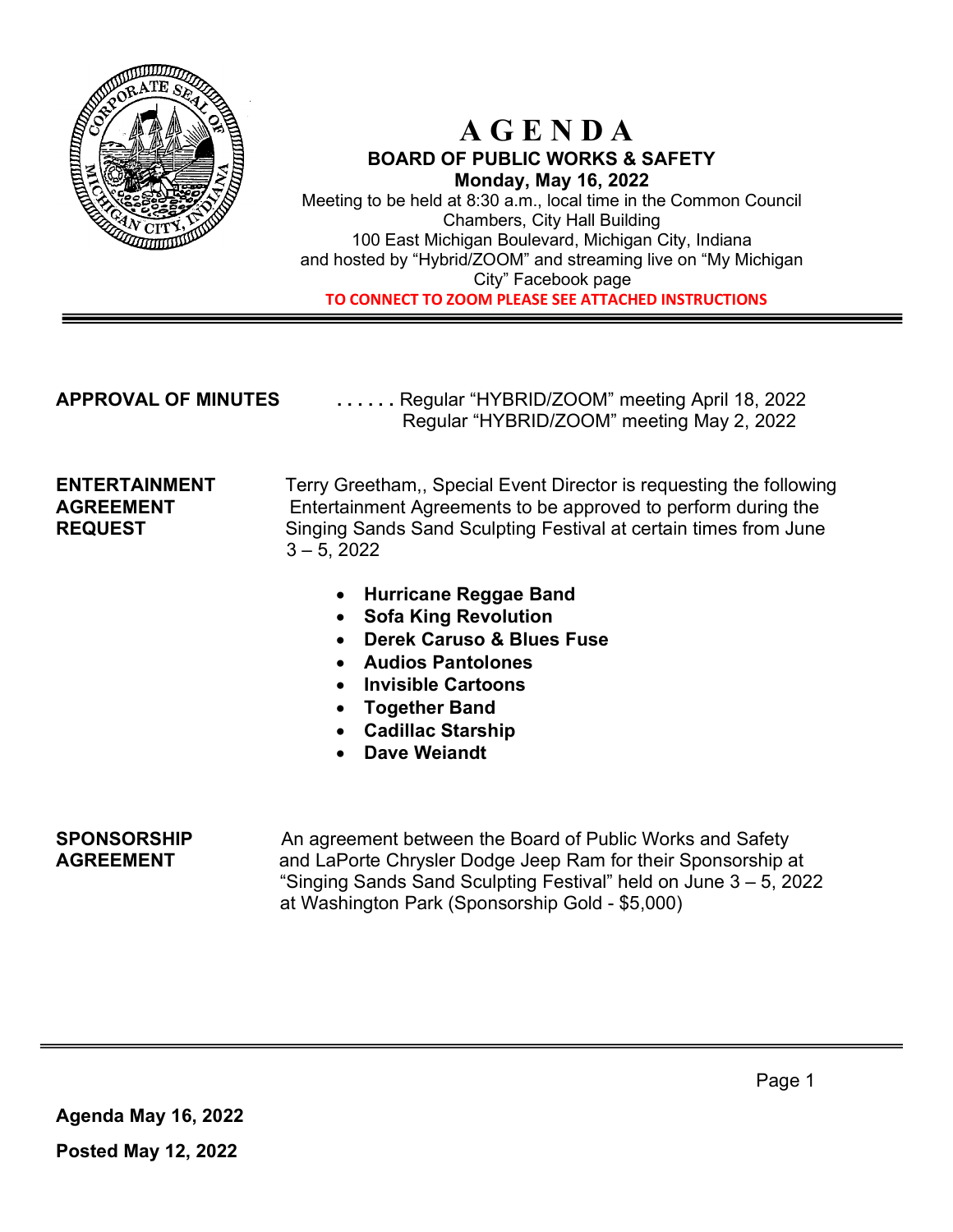| <b>VENDOR</b><br><b>AGREEMENT</b><br><b>REQUEST</b>       | Terry Greetham, Special Event Director is requesting approval<br>for the following "Singing Sand Sculpting Festival" vendors to<br>participate and sell their goods at this Festival starting June $3 - 5$ ,<br>2022 at Washington Park<br>Abigail Harmon - House of Sticks N Stones<br>$\bullet$<br><b>Bridget Weaver - The Elegant Hippie</b><br>$\bullet$<br>• William Holloway - Scooter's BBQ<br>Kay Harmon - Elegant Glass Designs<br><b>Samvon Abramov</b> |
|-----------------------------------------------------------|-------------------------------------------------------------------------------------------------------------------------------------------------------------------------------------------------------------------------------------------------------------------------------------------------------------------------------------------------------------------------------------------------------------------------------------------------------------------|
| <b>OPEN BIDS</b><br><b>FOR SURPLUS</b><br><b>BUSES</b>    | 2022 Sale of Surplus Vehicles (Rolling Stock -Transit Buses)<br>2013 Freightliner- Legacy #40<br>2013 Freightliner- Legacy #42<br>2013 Freightliner- Legacy #44<br>2015 Freightliner- Legacy #48<br>2015 Freightliner- Legacy #50                                                                                                                                                                                                                                 |
| <b>APPLICATION</b><br><b>FOR VENDOR</b><br><b>LICENSE</b> | Jonathan Flores, Restoration Builder, Inc. is requesting a vendor/<br>peddler license to go door to door to solicit business for his<br>contracting business "Restoration Builders, Inc.                                                                                                                                                                                                                                                                          |

RETIRE CITY Brad Minnick, Primera Engineers, Ltd is requesting on behalf of<br>NIPSCO LIGHTS Walsh/Herzog to retire eleven (11) lights/poles for the Double Tr Walsh/Herzog to retire eleven (11) lights/poles for the Double Track Project

1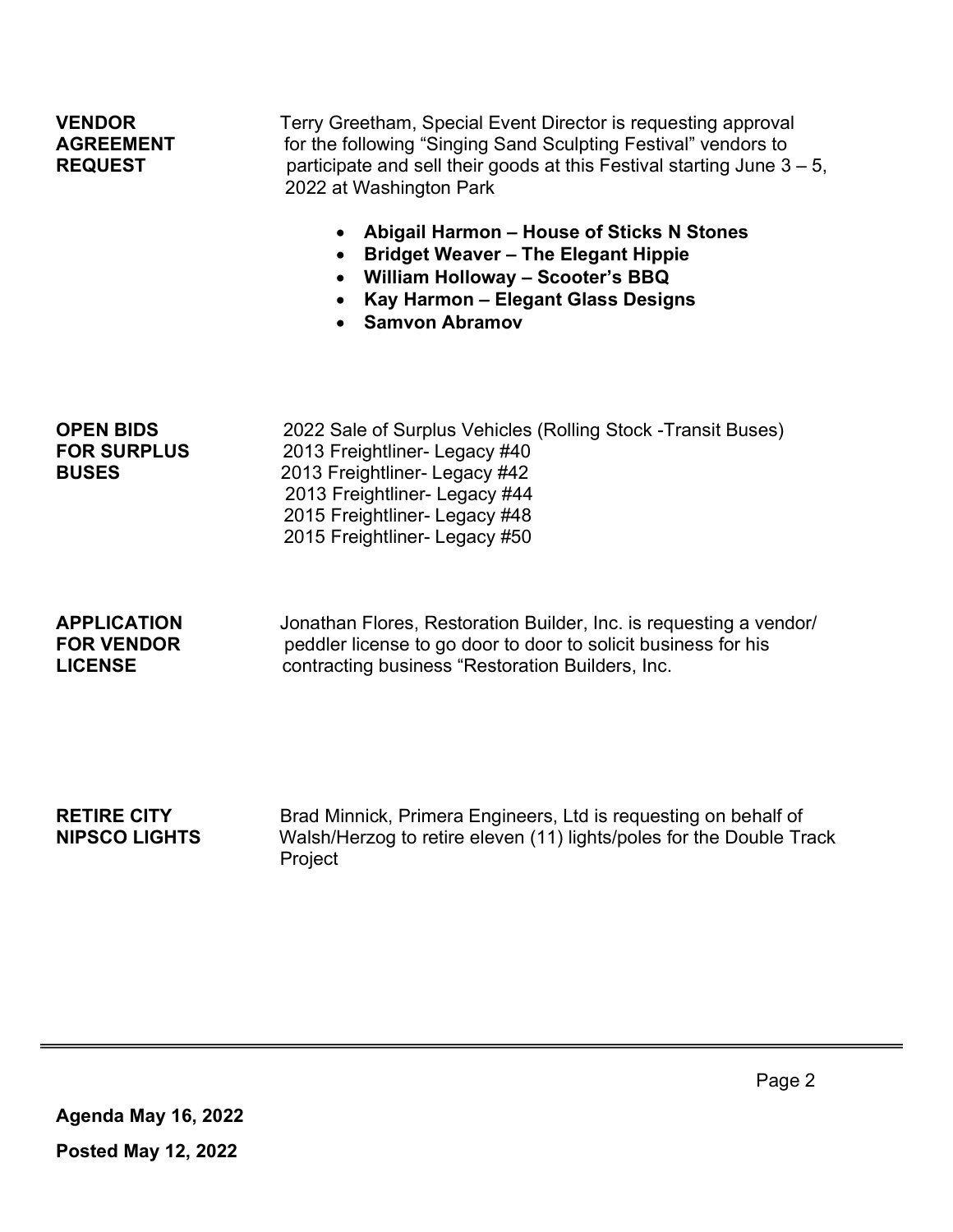| <b>ENERGIZE</b> |
|-----------------|
| LIGHTING        |
| <b>CABINET</b>  |
| <b>REQUEST</b>  |

Brad Minnick, Primera Engineers, Ltd is requesting to energize four (4) street lighting controller cabinets and one  $(1)$  traffic signal along 11<sup>th</sup> Street in response to NICTD Double Track Project

| <b>AMENDMENT</b>      |
|-----------------------|
| <b>LPA CONSULTING</b> |
| <b>CONTRACT</b>       |
| <b>REQUEST</b>        |

Brad Minnick, Primera Engineer, Ltd is requesting to amend the LTD-Consulting Contract between the City of Michigan City and Primera Engineer, Ltd for the Michigan City Singing Sands Trail Phase 1 Construction Inspection Services

CITY OWNED on 7<sup>th</sup> Street PROPERTY

**REQUEST TO** Michael Ainsworth, 1204 W.  $7<sup>th</sup>$  Street is requesting to purchase PURCHASE city owned property Parcel No. 46-01-30-485-003.000-022 located

ALLEY Tyler Gonder, Brix Tasting Room, 111 W. 6<sup>th</sup> Street is requesting CLOSURE to close 100 ft. of the alley next to his building from June 4, 2022 at REQUEST 8:00 a.m. through June 6, 2022 at 12:00 p.m. for an event

Agenda May 16, 2022 Posted May 12, 2022

1

Page 3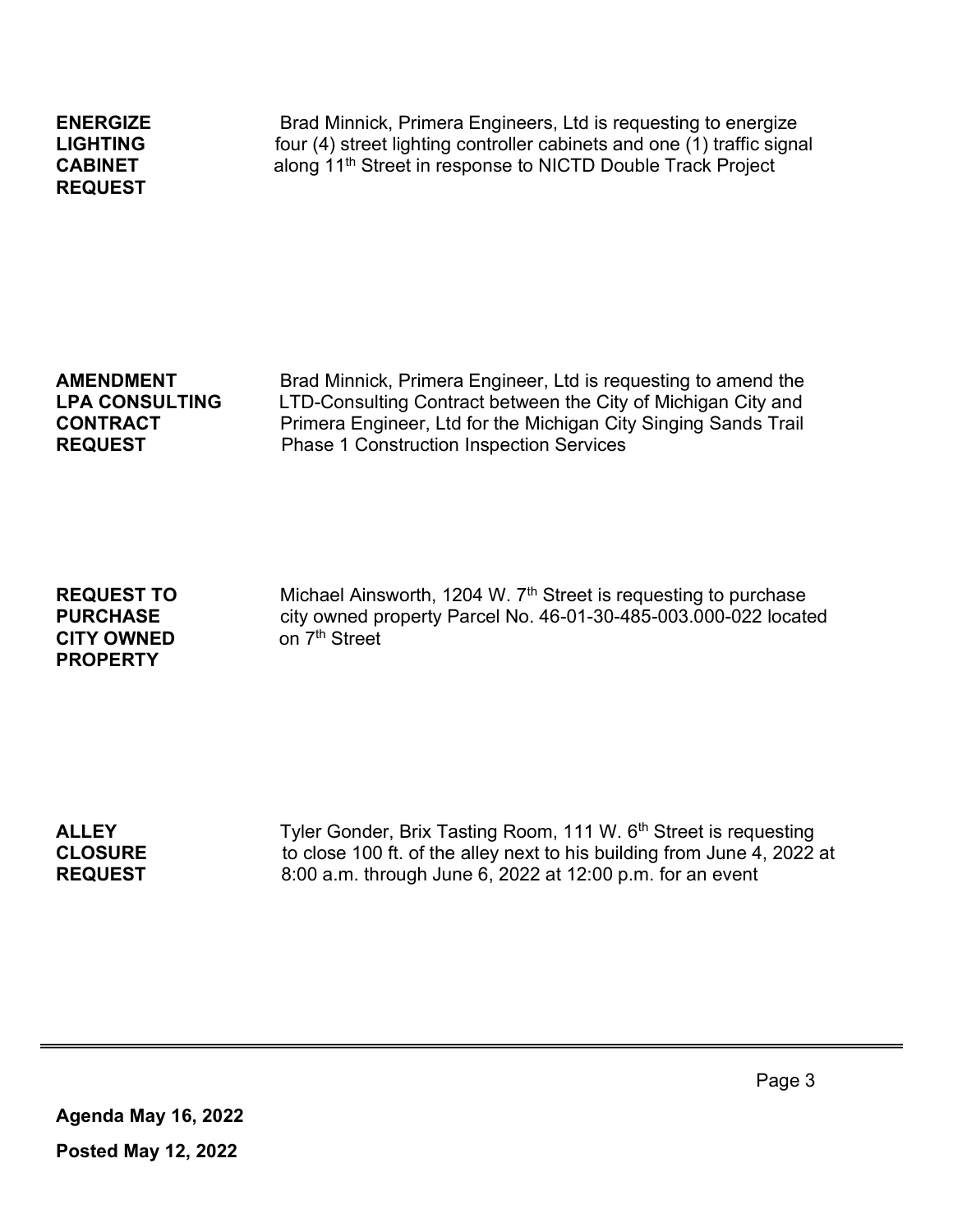| <b>HIGHWAY</b><br><b>SAFETY</b><br><b>CONCERN</b> | James Hutter, Treasure of Commerce Square Condo Association<br>is requesting a barrier to be placed at the corner of U.S. 12,<br>Highway 35 and Spring Street due to incidences of vehicles<br>jumping the curb causing serious property damage and safety<br>hazard to Commerce Square occupants |
|---------------------------------------------------|---------------------------------------------------------------------------------------------------------------------------------------------------------------------------------------------------------------------------------------------------------------------------------------------------|
| <b>CSX</b>                                        | David Hack, 1013 Gardena Street, is requesting that the CSX                                                                                                                                                                                                                                       |
| <b>CROSSING</b>                                   | crossing at Tilden Avenue be reopened with signage and                                                                                                                                                                                                                                            |
| <b>CONCERNS</b>                                   | requesting an update plan regarding this crossing                                                                                                                                                                                                                                                 |

### **STREET CLOSURE** Allen Shepperson Jr, Commander of American Legion Post 37 REQUEST is requesting to have their Annual Memorial Day Parade on May 30<sup>th</sup> from 9 a.m. to 12:00 p.m. closing Pytinia Parkway to Franklin Street down to Decatur Street to Greenwood Cemetery entrance

## OPENING OF BIDS Opening of bids for a three-year lease program for eleven (11) Dodge Durango's police pursuit packages and one (1) Dodge Ram 1500- police pursuit package

1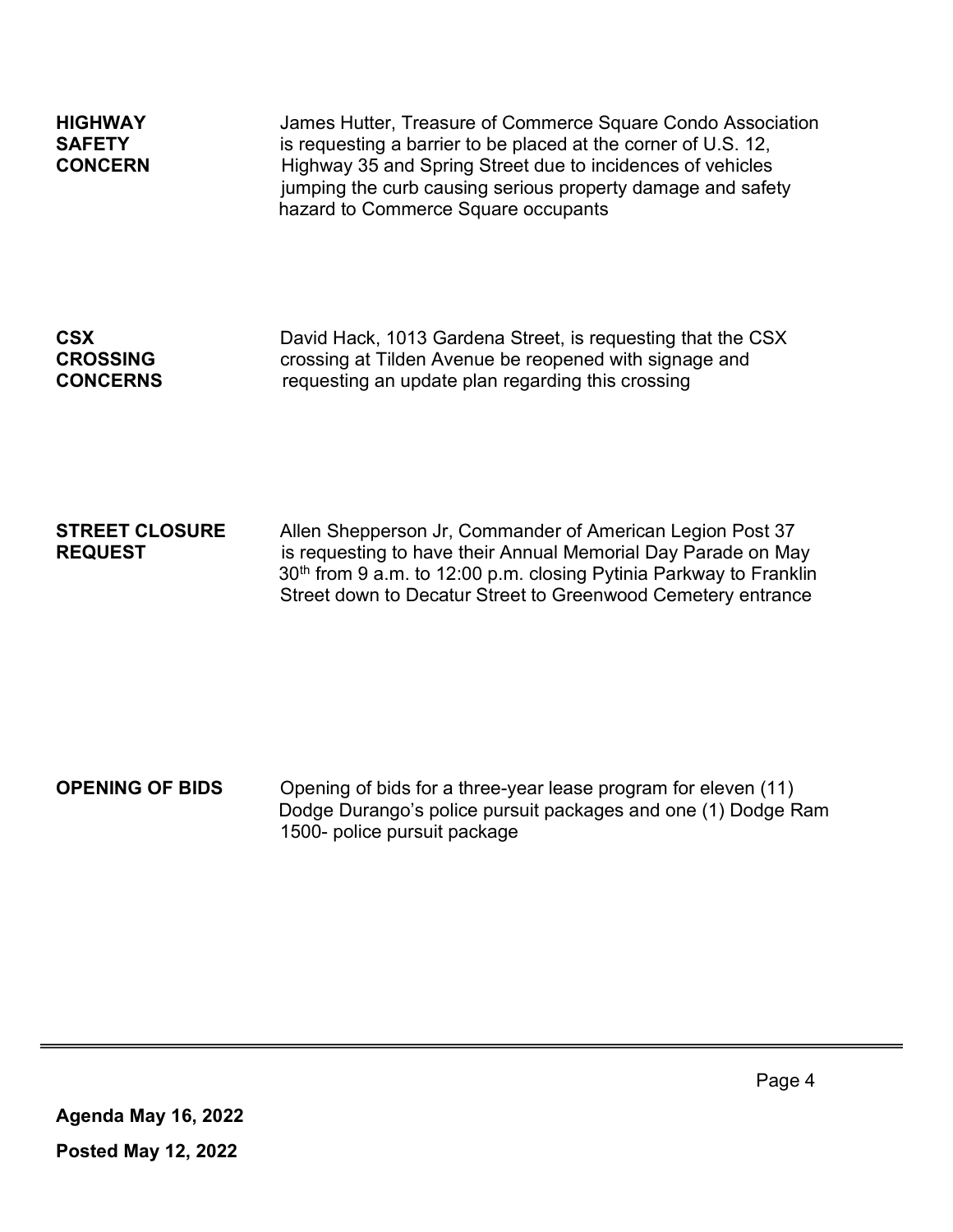| <b>HDD POLICY</b><br><b>AMENDMENT</b><br><b>REQUEST</b> | Brad Minnick, Primera Engineer, Ltd and acting City Engineer is<br>requesting to amend the City's HDD Policy regarding fees and<br>distribution of application |    |              |  |
|---------------------------------------------------------|----------------------------------------------------------------------------------------------------------------------------------------------------------------|----|--------------|--|
| <b>PAYROLL DOCKET</b>                                   | May 6, 2022                                                                                                                                                    |    |              |  |
|                                                         | <b>City Payroll</b>                                                                                                                                            |    | \$616,100.96 |  |
| <b>CLAIMS DOCKET</b>                                    | May 02, 2022                                                                                                                                                   |    |              |  |
|                                                         | <b>MUNICIPAL</b>                                                                                                                                               | \$ | 1,788,900.32 |  |
|                                                         | <b>CDBG</b>                                                                                                                                                    | \$ | 79.75        |  |
|                                                         | <b>HEALTH &amp; LIFE INS. FUND</b>                                                                                                                             | \$ | 244,870.20   |  |
|                                                         | <b>WORKERS COMP TRUST</b>                                                                                                                                      | \$ | 25,123.39    |  |
|                                                         | <b>CEMETERY GREENWOOD</b><br>(Custodial PM)                                                                                                                    | \$ | 2,955.13     |  |
|                                                         | <b>CEMTERY SWAN LAKE</b>                                                                                                                                       | \$ | 1,439.76     |  |
|                                                         | <b>CEMETERY EXT FUND</b><br>(Custodial)                                                                                                                        | \$ | 1,782.20     |  |
|                                                         | <b>CEMETERY MDSE &amp; COMM</b><br>(Custodial)                                                                                                                 | \$ | 7,102.08     |  |
|                                                         | <b>OHIO STREET PROJECT</b>                                                                                                                                     | \$ | 1,250.00     |  |
|                                                         | <b>Total Claims -</b>                                                                                                                                          | \$ | 2,073.502.83 |  |

1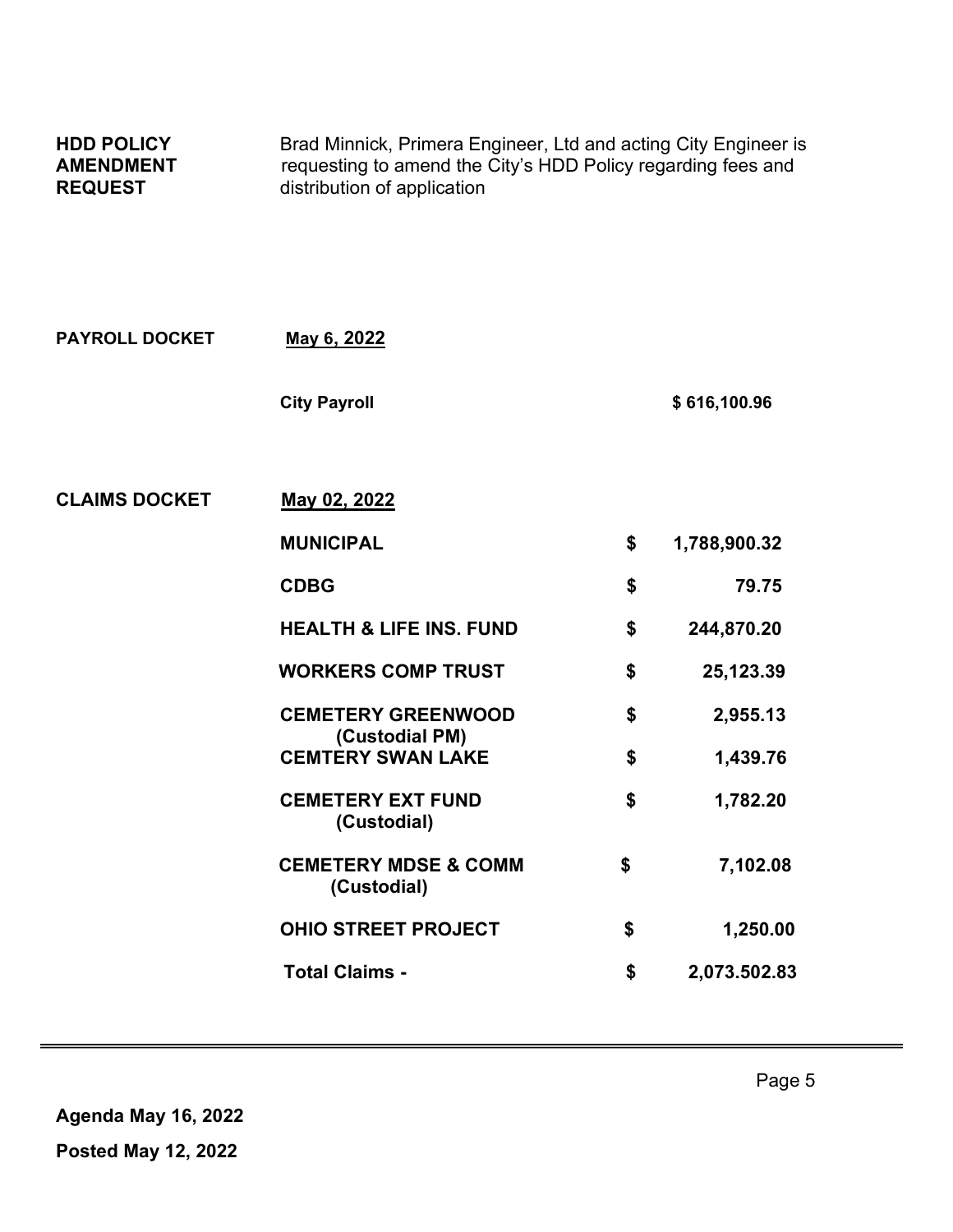UNFINISHED BUSINESS – Pending Items

PUBLIC COMMENT

BOARD COMMENT

ADJOURNMENT

 $\mathcal{L}_\text{max}$  , which is a set of the contract of the contract of the contract of the contract of the contract of the contract of the contract of the contract of the contract of the contract of the contract of the contrac Gale A. Neulieb, City Clerk

Agenda May 16, 2022 Posted May 12, 2022

1

Page 6